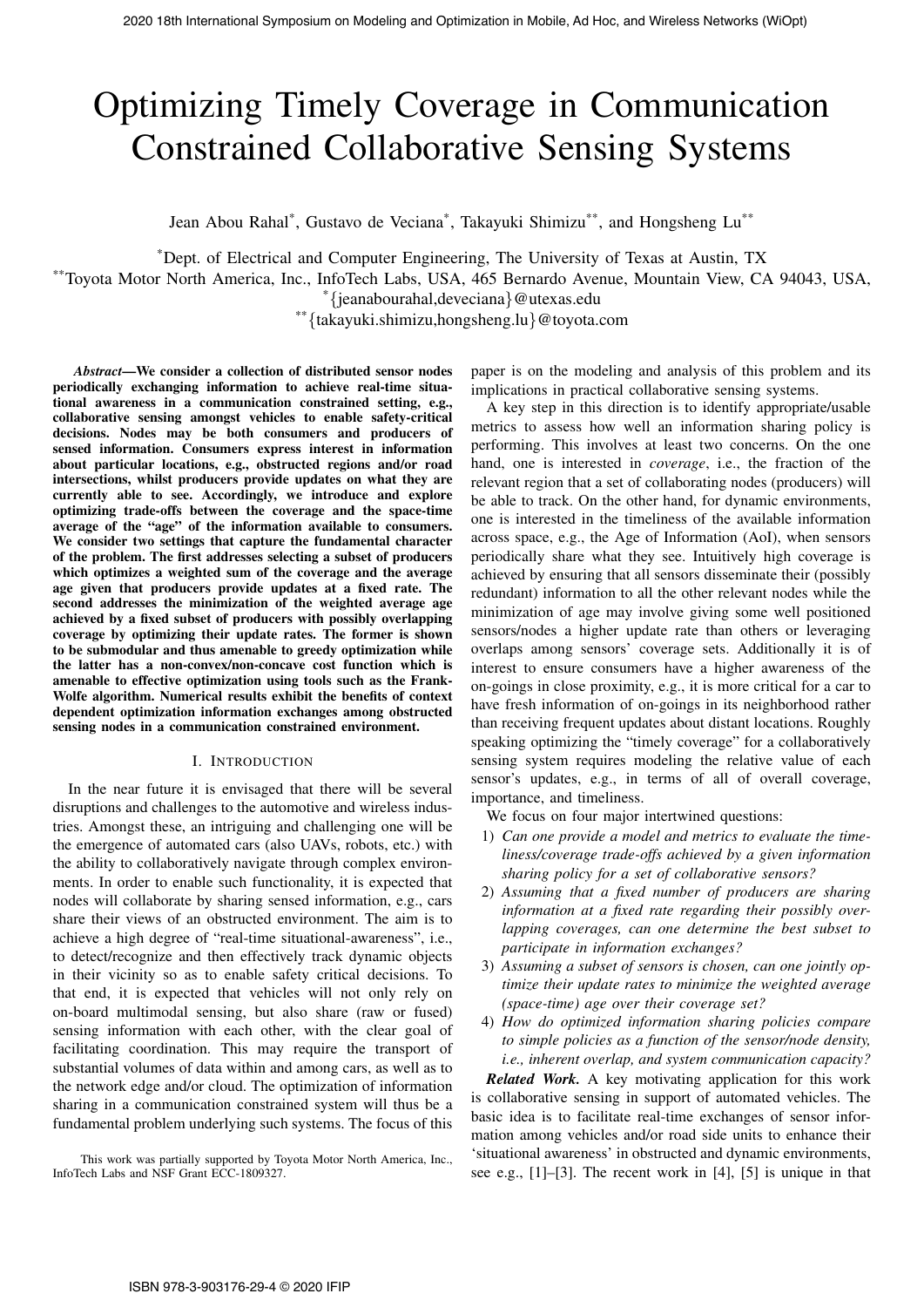it uses stochastic geometry to model and analyze collaborative sensing coverage in obstructed environments as a function of the penetration of vehicles with sensing capabilities.

When addressing real-time situational awareness, it is key that the decision-making nodes have access to timely information. The modeling and delivery of timely information has recently received substantial attention, see e.g., [6], [7]. The newly proposed metric, age of information (AoI) became popular since it better represents the information freshness compared to the traditional delay metric. AoI has been extensively studied in the literature, see e.g., [8]–[10]. The work in [11] is perhaps the closest to this paper in that it addresses the issue of optimizing the overall AoI by carefully choosing sensors' update rates and allocating network resources. However, by contrast with these works, in this paper, we model and explore the impact that updates from *multiple independent* sensors will have on the AoI, as well as trade-offs between coverage and timeliness.

Many instances of coverage and sensor selection problems, e.g., [12] are known to have submodular characteristics which in turn are amenable to greedy approximations, see e.g., [13]. To our knowledge, this paper is distinct from previous work in that it introduces and addresses a new fundamental tradeoff between coverage and age of the available information for collaborative sensing systems.

*Contributions of this paper.* Given a set of sensors generating periodic updates (at possibly different rates) regarding their coverage sets we define and characterize the weighted (space-time) average age for the information exchanged. To our knowledge this is the first work addressing the "timely coverage" for a set of collaborative sensors.

We then explore the resource allocation and performance trade-offs in such systems. In particular we formulate two possible frameworks. The first captures a trade-off between minimizing the weighted average age and maximizing coverage of the spatial information requested by the consumers when sensors have a fixed update rate. In this setting we study how to select the best subset of sensors to achieve good coverage but at the same time reduce the weighted age through redundancy in sensor's independent updates. We show that this age-coverage trade-off optimization problem has a submodular structure which allows efficient greedy optimization algorithms. In the second setting we fix the subset of sensors, e.g., all that are available or those selected in the first setting, which now act as producers of information, and explore the benefits of jointly optimizing their update rates towards minimizing the weighted average age. When producers have non-overlapping coverage sets, we show that their optimal update rates are proportional to the square root of their coverage's weight. However, more generally, the weighted age minimization problem has a nonconvex/non-concave structure, but explore the use of the Frank-Wolfe gradient method to show the potential benefits of joint update rate optimization.

A numerical evaluation of the benefits of these various approaches from the point of view of age and coverage is conducted, exhibiting the possible advantages that resource allocation in a collaborative sensing setting should play, particularly in congested environments with limited communication resources.

## II. SYSTEM MODEL

We shall begin by formally describing our model for a collaborative sensing system along with the associated notation.

## *A. Sensor coverage sets, consumers, producers and weighting measure*

Without loss of generality we consider a set of sensors V in a given overall region  $R \subset \mathbb{R}^2$ . Sensors are indexed by their locations  $v \in V$  and the coverage of sensor v in a given environment is denoted by a subset  $C_v \subseteq R$ . Given a subset of sensors  $X \subseteq V$ , we denote X's overall coverage by  $C(X) := \bigcup_{v \in X} C_v.$ 

The coverage sets for a subset of sensors  $X$ , i.e.,  $(C_v, v \in X)$  induce a partition of their overall coverage set  $C(X)$  which we denote by  $\mathcal{P}^X = \{P_i^X, i = 1, ..., |\mathcal{P}^X|\}.$  Each subset of the partition  $P_i^X$  is such that each location  $x \in P_i^X$ can be seen by the same unique subset of sensors  $V_i^X \subseteq V$ , i.e., such that  $x \in P_i^X$  if and only if  $x \in C_v$  for all  $v \in V_i^X$ . It should be clear that if  $i \neq j$  then  $P_i^X \cap P_j^X = \emptyset$ . Further it should be clear that  $\bigcup_{i=1}^{|\mathcal{P}^X|} P_i^X = C(X)$ , thus we have a partition of  $C(X)$ . In fact, assuming it is nonempty, if we further include an additional set  $R\backslash C(X)$  corresponding to the locations which are not covered by  $X$ , we get a partition of the overall region R. It is also possible that the coverage sets of two or more sensors intersect on a set of measure zero. For simplicity, and to avoid unnecessary burdens, we assume that all elements of the partition have non-zero measure.



Fig. 1: Three sensors observing their environments.

Fig.1 illustrates three sensors  $X = \{v_1, v_2, v_3\}$  which for simplicity have each a disc coverage set. Sensors  $v_1$  and  $v_2$  have overlapping coverage regions. The figure also exhibits the four subsets in the induced partition,  $\mathcal{P}^X = \{P_1^X, P_2^X, P_3^X, P_4^X\}.$ The set of sensors associated with subset  $P_4^X$  is  $V_4^X = \{v_1, v_2\}.$ Definition 1. *(Weight measure) We let* w() *denote a measure on the region*  $R$  *which for any measurable*<sup>\*</sup> *set*  $C \subseteq R$ *, assigns a* weight  $w(C)$ .

For example, if  $w()$  corresponds to the area of a set, then  $w(C(X))$  denotes the area covered by the sensors in X, and if normalized,  $w(C(X))/w(R)$  represents the coverage they provide of region  $R$ . The weight measure provides a flexible means to encode the importance of certain regions, e.g., in a vehicular setting, road intersections may be more important than other locations. It also provides a means to capture the relative importance of a region from the perspective of information sharing. Note that in general the weight measure

<sup>\*</sup>For simplicity we shall suppress unnecessarily technical details, but in principle we need  $w()$  to be measurable with respect to the sets in the  $\sigma$ -field generated by the sensors coverage sets.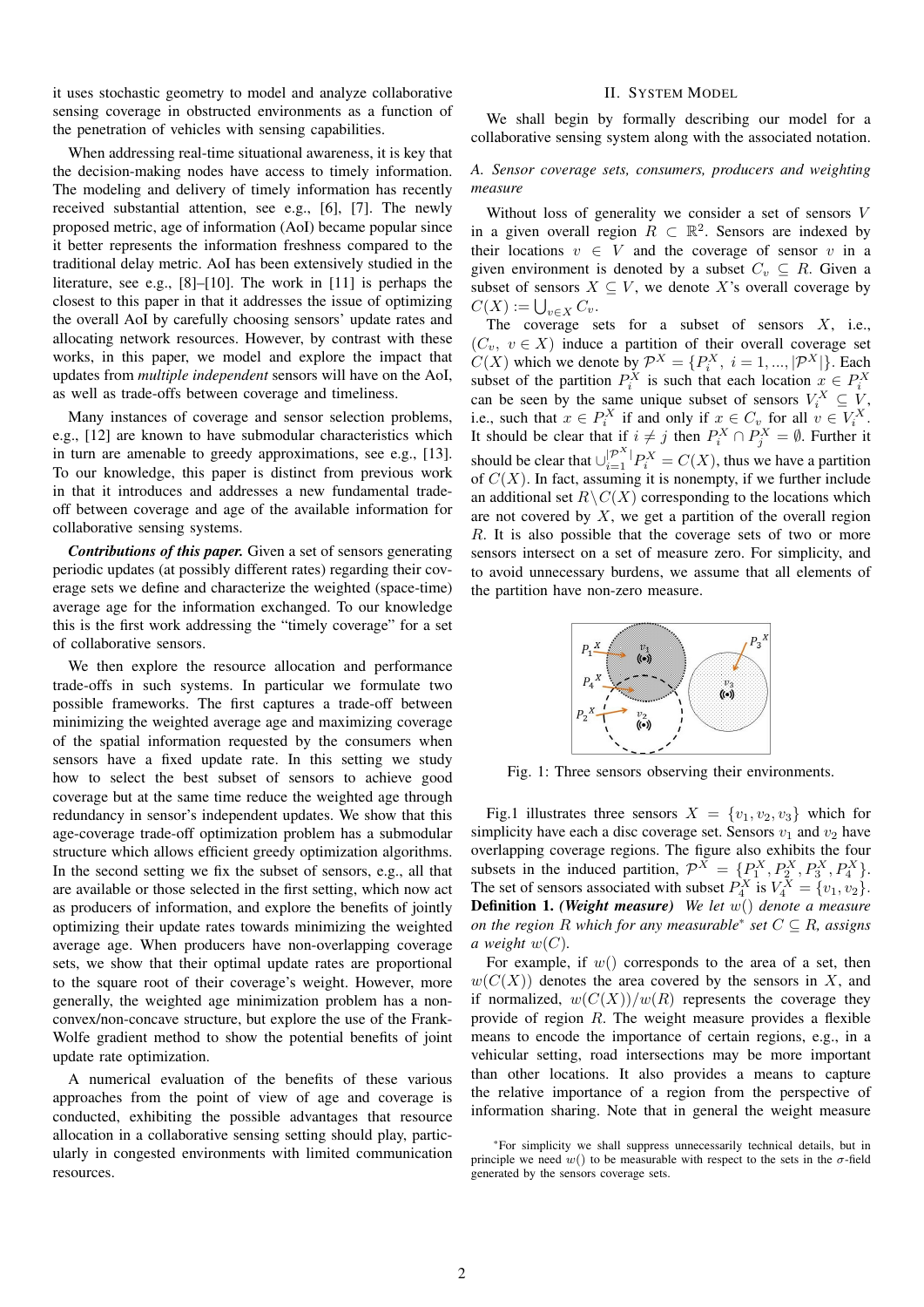could be continuous or discrete. In the latter case we envisage that discrete locations correspond to *anchor points* which based on known geometry of the environment are known to have higher importance, e.g., intersections for incoming vehicles or locations obstructed by other vehicles.

Without loss of generality we suppose each sensor node is simultaneously a consumer and producer which may broadcast timely updates regarding what it is able to see. A consumer indicates its interest for information regarding a particular location or region through its spatial interest measure. In turn the sum of the consumers' spatial interest measures, captures the aggregate interest of consumers.

**Definition 2.** *(Consumer's spatial interest) A consumer*  $v \in V$ *indicates interest in timely information about the environment via its spatial interest measure*  $w<sub>v</sub>$  () on R.

Definition 3. *(Aggregated spatial interest) The aggregated spatial interest weight* w() *is given by the sum of the consumers' spatial interest measures, i.e.,*  $w() = \sum_{v \in V} w_v()$  *on* R.

In some practical settings, a consumer's  $v$  interest may be limited to a smaller region, say  $R_v$ . For example, a selfdriving car with a response time of  $t_{\text{interest}}$  moving at a speed s would primarily care about what is happening in a region  $s \cdot t$  interest around it. Thus  $R_v$  might be modelled as a rectangle of length  $2 \cdot s \cdot t$  interest and width typically covering the road width. Fig.2 illustrates the coverage of a sensor  $v$  (green region), obstructed by neighbouring vehicles (red region behind the vehicles), as well as its rectangular region of interest  $R_v$ . In this case, v's spatial interest measure would primarily be supported by the red regions. Assuming that sensor v 's location on the road is  $(x_v, y_v)$ , where  $x_v$ and  $y_v$  stand for the x-y coordinates of v in 2-D, and the origin 0 is at the center of R, then  $R_v$  is defined as,  $R_v :=$  $R\cap\left(\left[-\frac{w_{road}}{2},\frac{w_{road}}{2}\right]\times\left[x_v-s\cdot t_{\text{interest}},x_v+s\cdot t_{\text{interest}}\right]\right),$ where  $w_{road}$  denotes the width of the road.



Fig. 2: Region of interest and coverage of a consumer.

## *B. Network capacity, sensor updates, and age of information*

We shall assume that each producer sensor  $v$  generates periodic updates regarding its coverage set  $C_v$  at a rate  $r_v$ updates per second, i.e., the update interval is  $\frac{1}{r_v}$ . The updates are either broadcast to the other sensors or shared with a central controller. For any subset  $X \subseteq V$  we let  $\mathbf{r}(X) = (r_v : v \in X)$ denote the vector of update rates for the sensors in  $X$ . The delay for sensor  $v$  to access the communication medium and transmit its update is assumed to be exactly, or at most,  $d_v$ . Thus if only one sensor can access the communication medium at a time the fraction of time sensor v holds the medium is  $d_v$  over the update interval  $1/r_v$ , i.e.,  $d_v r_v$ . The selected update rates for a set of sensors  $X$  must then satisfy a "capacity" constraint,

$$
\sum_{v \in X} d_v r_v \le 1,\tag{1}
$$

ensuring the medium is not overbooked. Note in practice, depending on the character of the medium, one would require a back off  $\sum_{v \in X} d_v r_v \leq 1 - \epsilon$  for some  $\epsilon > 0$  to ensure the deadlines  $d<sub>v</sub>$  are met. The back off will depend on the details of channel access and/or scheduler. For simplicity we will neglect the  $\epsilon$  term in the sequel.

A natural metric that captures the freshness of the received updates is the age of information (AoI) available at the receiver. Fig.3 exhibits the time-varying AoI at the receiver for such a periodic update process with rate  $r_v$  for which the update transmission delay is no more than  $d_v$ . In the sequel, we will consider both *average* age and the probability that the age exceeds a pre-specified threshold at a typical time from sensor  $v$ . For example the average age is given by,

$$
average age of sensor v = d_v + \frac{1}{2r_v}.
$$
 (2)

To keep things simple we will assume the channel access and update transmission delay, or possibly an upper bound on this quantity, is the same for all sensors, i.e.,  $d_v = d$  for all  $v \in V$ .



Fig. 3: Time-varying age of information.

However since producers may be covering overlapping region sets, consumers may be receiving, at different times, the same update from multiple sensors, which results in a reduction in the age of the available information at the consumer end. We define a generic age function for such regions as follows.

Definition 4. *(Age of regions with overlapping sensor updates) Suppose the producers* X *are transmitting updates at rates*  $\mathbf{r}(X) = (r_v, v \in X)$ . Recall that X induces a partition where *the locations in*  $P_i^X$  are covered by a set of sensors  $V_i^X$ . The *age of* P X i *depends on the update rates of these sensors, i.e.,*  $\mathbf{r}(V_i^X)$ . With a slight abuse of notation we will define an **age** *function which captures a proxy for the age (e.g., average or probability of exceeding a threshold) of the set*  $P_i^X$  *as* 

$$
age(P_i^X) = age(\mathbf{r}(V_i^X)),\tag{3}
$$

*with the intention of emphasizing its dependence on the associated sensors' update rates.*

In the next section we shall explore the characteristics of the age as a function of the number of sensors and their associated update rates.

Definition 5. *(Weighted age for a set of sensors) Given a weight measure* w() *on* R*, a set of sensors* X*, and sensor update rates*  $\mathbf{r}(X)$ *, the weighted age of the coverage set*  $C(X)$  *associated with* X *is given by,*

1) 
$$
a(X, \mathbf{r}(X)) := \sum_{i=1}^{|\mathcal{P}^X|} w(P_i^X) \text{age}(P_i^X) = \sum_{i=1}^{|\mathcal{P}^X|} w(P_i^X) \text{age}(\mathbf{r}(V_i^X)).
$$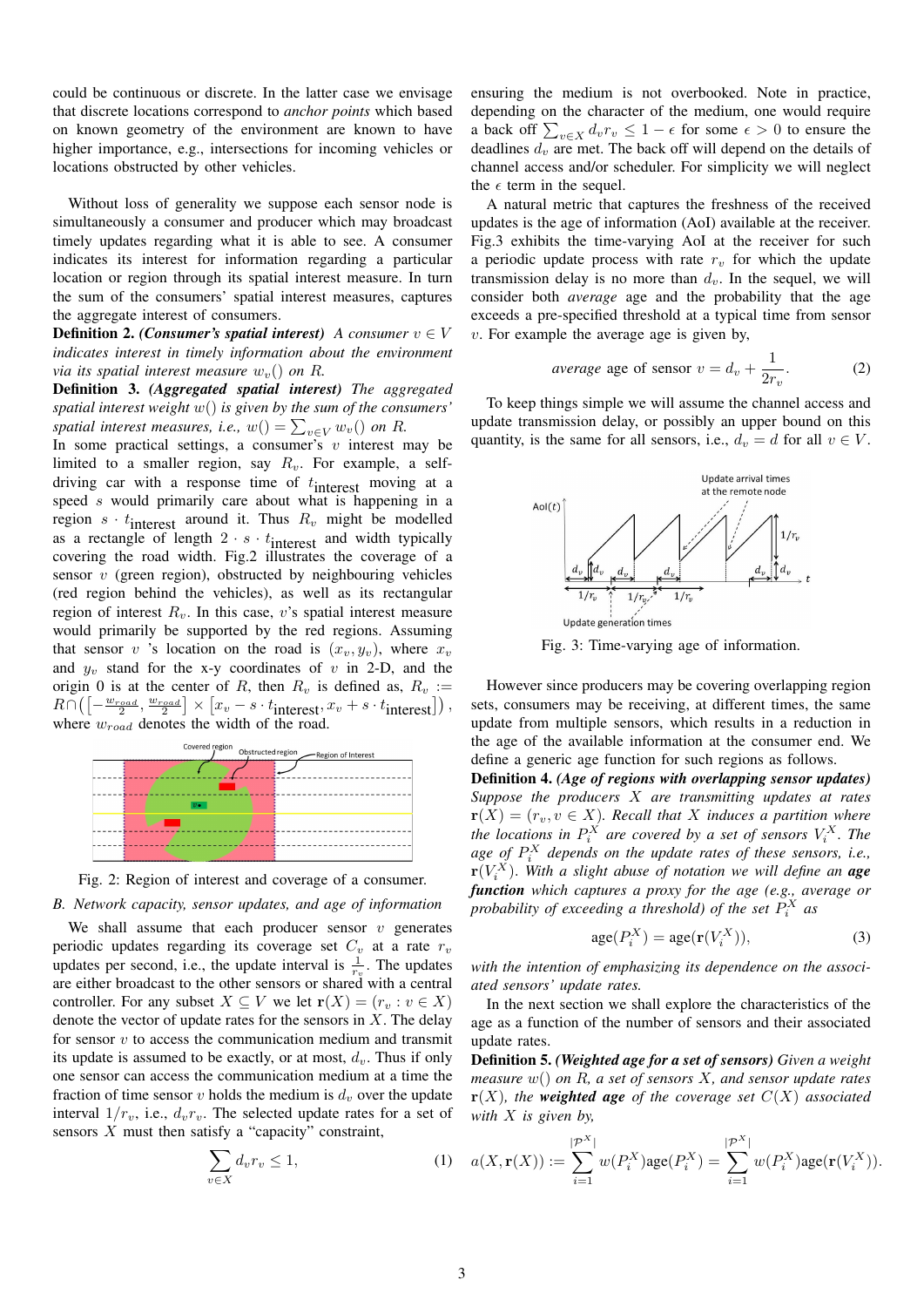*If* w() *corresponds to the area, we say*  $a(X, r(X))$  *is the area weighted age of* C(X). *If the weighted age is divided* by  $w(C(X))$  *it will be referred to as the normalized weighted age or the spatial age.*

## III. CHARACTERIZING THE AGE FUNCTION

In this section we define and characterize the properties of two possible age functions, as introduced in Definition 4.

## *A. Definition and computation of the age function*

We first consider two simple examples which motivate the more general formulation. Recall that the age function depends on a vector of update rates of sensors which see a given region. As discussed in the previous section, if updates from only a single sensor at rate  $r_1$  are available, then the *average* age, denoted age<sub>1</sub> depends on the scalar  $r_1$  and is given by,

$$
age_1(r_1) = d + \frac{1}{2r_1}.
$$

Let  $A_1$  be a random variable denoting the age of the saw-tooth function when viewed at a random time (see Fig. 3). Given the saw-tooth linear age growth, it should be clear that  $A_1 \sim d +$  $\frac{1}{r_1}U_1$ , where  $U_1 \sim$  Unif[0, 1]. We now define two performance age functions, the average age, age<sub>1</sub>, and the  $\gamma$ -age violation,  $age<sub>2</sub>$ , given by,

$$
age_1(r_1) = \mathbb{E}[A_1] \text{ and } age_2(r_1) = \mathbb{P}(A_1 > \gamma),
$$

where  $\gamma > 0$  is a target age one would not wish to exceed.

Suppose there are in fact updates from two sensors covering a given set in the partition, e.g., as shown in Fig.1. Sensors  $v_1$ and  $v_2$  are providing updates of region  $P_4^X$  with transmission delay at most d and update rates  $\mathbf{r} = (r_1, r_2)$ . Without loss of generality, assume  $r_1 \ge r_2$ . As shown in Fig.4, the dashed and dotted saw-tooth curves correspond to the updates of the two sensors. Assuming that the phases of the saw-tooth curves are randomly distributed, it is easy to see that the average age at a typical point in time is given by the minimum of the two curves,

$$
age_1(\mathbf{r}) = \mathbb{E} [\min[A_1, A_2]] = d + \frac{1}{r_1} \left( \frac{1}{2} - \frac{1}{6} \frac{r_2}{r_1} \right),
$$

where  $A_1 \sim d + \frac{1}{r_1} U_1$  and  $A_2 \sim d + \frac{1}{r_2} U_2$ , and where  $U_1, U_2$ are uniformly distributed and assumed to be i.i.d., and  $A_1, A_2$ are the ages of the updates from Sensors 1 and 2 observed at a random time. The reduction in age due to redundancy in the sensors' updates is clear. The probability of  $\gamma$ -age violation shares similar properties as the average age.



Fig. 4: Age of partition  $P_4^X$  is the minimum of both age functions age( $r_1$ ) and age( $r_2$ ).

Definition 6. *(Age functions) Consider a region observed by n* sensors generating periodic updates at rates  $\mathbf{r} = (r_1, \ldots, r_n)$ and with associated transmission delays  $d$  such that  $d \leq \frac{1}{r_i}$  for  $all i = 1, \ldots, n$ . Assuming the phases of the sensors' updates *are independent and uniformly distributed* † then the average age and  $\gamma$ -age violation functions of locations in the region are

$$
age_1(\mathbf{r}) = \mathbb{E}[A] \quad \text{and} \quad age_2(\mathbf{r}) = \mathbb{P}(A \ge \gamma),
$$

*where*  $A = \min_{i=1,\dots,n} A_i$  *and*  $A_i \sim d + \frac{1}{r_i} U_i$  *and*  $U_i \sim$ Unif[0, 1] *are independent of each other.*

*Theorem 1: (Characterization of the age functions) Consider a region observed by* n *sensors which generate periodic updates at rates*  $\mathbf{r} = (r_1, \ldots, r_n)$  *such that without loss of generality,*  $r_1 \ge r_2 \ge ... \ge r_n$ *, then the average age function is* 

$$
age_1(\mathbf{r}) = \mathbb{E}[A] = d + \int_d^{d + \frac{1}{r_1}} \prod_{j=1}^n z_j(x) dx
$$
 (4)

$$
= d + \frac{1}{r_1} \left[ \sum_{k=1}^{n} (-1)^{k-1} \frac{c(k, \mathbf{r})}{k(k+1)} \frac{1}{r_1^k} \right], (5)
$$

*where*  $z_i(x) = 1 - r_i(x - d)$ *, for*  $i = 1, \ldots, n$ *, and where*  $c(k, \mathbf{r}) = r_1 \left[ \sum_{i_2, ..., i_k} r_{i_2} \cdots r_{i_k} \right]$ , for  $k = 2, ..., n$ , and  $i_2 <$  $i_3 < \ldots < i_k$ , and  $c(1,r) = r_1$ . The  $\gamma$ -age violation function is

$$
age_2(\mathbf{r}) = \mathbb{P}(A \ge \gamma) = \begin{cases} 1, & \text{if } 0 \le \gamma \le d, \\ \prod_{i=1}^n z_i(\gamma), & \text{if } d < \gamma \le d + \frac{1}{r_1}, \\ 0, & \text{if } d + \frac{1}{r_1} < \gamma. \end{cases} \tag{6}
$$

The proof of Theorem 1 is relegated to the Appendix. As we will see, these age functions are somewhat complex, thus we will take some time to characterize their properties.

## *B. Properties of the age functions*

The following further corollary characterizes two basic characteristics of the age functions.

*Corollary 1: (Properties of the age functions). Suppose that*  $\mathbf{r} = (r_i : i = 1, \dots, n)$ , where  $r_i = r$ , then the average age *function is given by,*

$$
age_1(\mathbf{r}) = d + \frac{1}{n+1} \frac{1}{r},\tag{7}
$$

*and the* γ*-age violation function is given by,*

$$
age_2(\mathbf{r}) = \begin{cases} 1, & \text{if } 0 \le \gamma \le d, \\ (1 - r(\gamma - d))^n, & \text{if } d < \gamma \le d + \frac{1}{r}, \\ 0, & \text{if } d + \frac{1}{r} < \gamma. \end{cases} \tag{8}
$$

*Suppose now that* **r** *is such that*  $r_1 \geq r_2 \geq ... \geq r_n$  *and* Let  $\bar{\mathbf{r}} = (\bar{r}_i : i = 1, \dots, n)$ , where  $\bar{r}_i = \bar{r} = \frac{1}{n} \sum r_i$ . Then for  $j = 1, 2$ *, we have that* 

$$
age_j(\mathbf{\bar{r}}) \ge age_j(\mathbf{r}) \ge age_j(n\bar{r}).\tag{9}
$$

The proof of this corollary is left out of the paper for space constraints. This corollary characterizes the decrease in the age's behaviour as the number  $n$  of sensors with a fixed update rate  $r$ grows. Indeed both the average/violation age functions decrease (as convex functions) to lower bounds  $d$  and 0 respectively. So no matter how many sensors send updates about a location

†Coordination and optimization of phase offsets was considered impractical.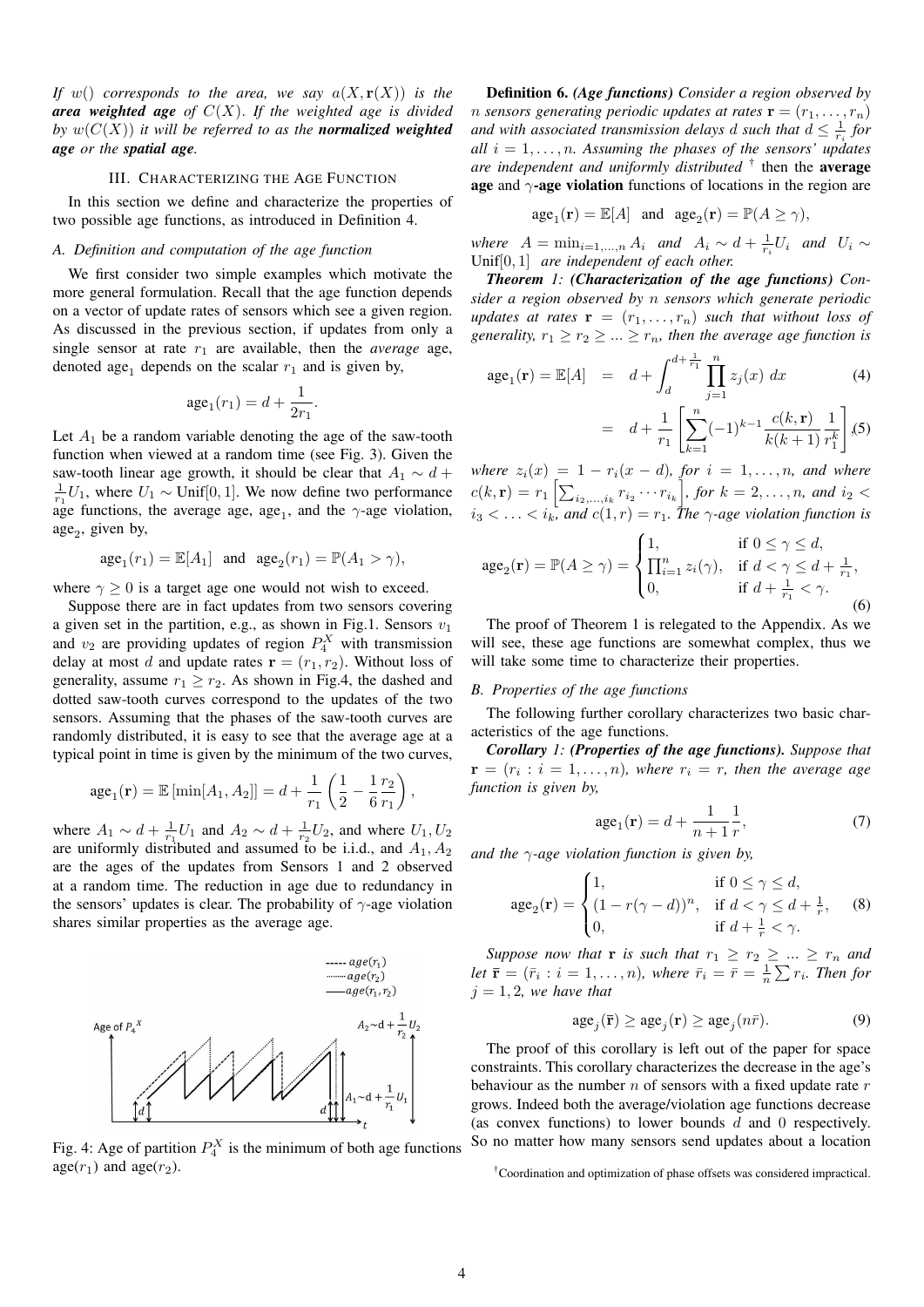one can not reduce the average age below the transmission delay d. The corollary also suggests that if sensors with equal update rates view the same location, it is preferable, in order to minimize the age, to replace them by a single sensor and shift the resources to it.

## IV. SENSOR SELECTION: AGE-COVERAGE TRADEOFFS

In this section, we consider a setting where sensors (producers) generate updates at the *same fixed* rate r to a central observer e.g., base station which then broadcasts to consumers, or possibly broadcast updates directly to consumers in the region R. We assume that due to capacity constraints at most  $k$  sensors can be active. Based on Eq. (1) and for equal transmission delays  $d$  and fixed sensor update rate  $r$ , it should be clear that  $k \leq N \leq \lfloor \frac{1}{rd} \rfloor$ . The goal is to select a subset of producers which realizes a compromise between ensuring coverage of consumers' aggregated spatial interest while minimizing the weighted age of the updates consumers would see.

In order to capture the trade-offs between coverage and weighted average age , we shall modify the weighted average age (Definition 5) resulting from selecting sensors  $X$  as follows,

$$
b^{\lambda}(X) := \lambda w(C(X)) - \sum_{i=1}^{|\mathcal{P}^X|} w(P_i^X) \text{age}(P_i^X),
$$

where  $\lambda$  is a fixed positive parameter which captures the importance of coverage versus the weighted age.

As already specified, since at most  $k$  sensors can be selected, our goal is to determine an optimal subset  $S^*$  that minimizes the above cost function, i.e.,

$$
S^* \in \underset{X \subseteq V}{\text{arg}\max} \{ b^{\lambda}(X) \mid |X| \le k \}.
$$
 (10)

Such combinatorial problems are NP hard (weighted coverage as shown in [14]), but may satisfy submodularity properties that make greedy approaches quite effective. The following theorem gives such a characterization.

*Theorem 2: (Characterization of weighted age) If age* =  $age_1$  and  $\lambda \geq d + \frac{2}{3} \frac{1}{r}$  then the weighted average age function b λ () *satisfies the following properties*

(*Monotonicity*) *It is monotonically increasing, i.e., if*  $X \subset Y \subset Y$ *V* then  $b^{\lambda}(X) \geq b^{\lambda}(Y)$ .

(*Submodularity*) *It is submodular, i.e., if*  $X \subset Y \subset V$  *and*  $v \notin Y$  *then,* 

$$
b^{\lambda}(X) - b^{\lambda}(X \cup \{v\}) \ge b^{\lambda}(Y) - b^{\lambda}(Y \cup \{v\}). \tag{11}
$$

*Similarly if*  $age = age_2$  *and*  $\lambda > 1$  *then the weighted*  $\gamma$ *-age* violation function  $a^{\lambda}()$  is monotonic and submodular.

The proof of this theorem has been left out of the paper due to lack of space.

Although Problem (10) is a complex combinatorial problem, the classical greedy algorithm shown in Algorithm 1 panel requires  $O(|V|k)$  function evaluations to determine a subset  $S^{(k)}$  which is  $1 - 1/e$  constant factor of the optimal [13], i.e.,

$$
b^{\lambda}(S^{(k)}) \ge (1 - \frac{1}{e})b^{\lambda}(S^{\star}).
$$

There are computationally less costly possibly distributed versions of the algorithm leveraging random sampling. There is a growing line of work to design possibly distributed algorithms with sub-linear cost which have shown to be be similarly effective [15]–[17].

## Algorithm 1: Greedy submodular optimization [13]

Let  $S^{(0)} = \emptyset$ **for**  $i=0,...,k-1$  **do**  $j \leftarrow \arg \max_j b^{\lambda}(S^{(i)} \cup \{j\}) - b^{\lambda}(S^{(i)})$ ;  $S^{(i+1)} \leftarrow S^{(i)} \cup \{j\}$ ; end

#### V. OPTIMIZATION OF SENSOR UPDATE RATES

In this section, we consider a setting where the set of active sensors, say without loss of generality  $V$  is fixed, but their update rates  $\mathbf{r} = (r_v : v \in V)$  can be jointly optimized subject to the communication capacity constraint Eq. (1).

Since in this setting the set of sensors is fixed we shall modify the weighted average age introduced in Definition 5, to be a function solely of the sensor update rates  $\mathbf{r} = (r_v : v \in V)$ . We let the weighted average age of the covered set  $C(V)$  be,

$$
a(\mathbf{r}) \quad := \quad \sum_{i=1}^{|\mathcal{P}^V|} w(P_i^V) \text{age}(\mathbf{r}(V_i^V)). \tag{12}
$$

In this section we will focus on the case where  $age = age_1$ , i.e., on selecting the sensor update rates so as to minimize the weighted age which be formally stated as follows:

*Problem 1: (Age minimization)*

$$
\min_{\mathbf{r}} \{ a(\mathbf{r}) \mid \mathbf{r} \ge 0, \sum_{v \in V} dr_v \le 1 \}. \tag{13}
$$

*Proposition 1: (Age minimization for sensors with disjoint coverage)* Suppose the sensor coverage sets  $(C_v, v \in V)$  are *disjoint then the age minimization Problem 1 is convex and reduces to,*

$$
\min_{\mathbf{r}} \{ \sum_{v \in V} w(C_v)(d + \frac{1}{2} \frac{1}{r_v}) \mid \mathbf{r} \ge 0, \sum_{v \in V} dr_v \le 1 \},\
$$

*whose optimal joint update rates* r <sup>∗</sup> *are given by*

$$
r_v^* = \frac{\sqrt{w(C_v)}}{\sum_{u \in V} \sqrt{w(C_u)}} \times \frac{1}{d}.
$$

The proof of this proposition follows from standard convex optimization tools and so left out. The solution reveals the first basic insight that for sensors with disjoint coverage set, the age minimizing rate allocation is proportional to the *square-root* of the weight (e.g., area) of the coverage set each sensor is tracking. Thus equal weight sensors, would lead to equal update rate allocations. The general case where sensors have overlapping coverage sets is unfortunately more complex.

*Proposition 2: (Characterization of general age minimization problem) For the general age minimization Problem 1 where coverage sets may overlap, the objective function given in Eq. (12) is a weighted sum of a convex function and a nonconvex/non-concave function, and hence belongs to the family of non-convex/non-concave functions.*

It is easy to see this by noting that the average age of a partition as given in Eq. (4) can be re-written as,

$$
age_1(\mathbf{r}) = f(\mathbf{r}) + g(\mathbf{r}),
$$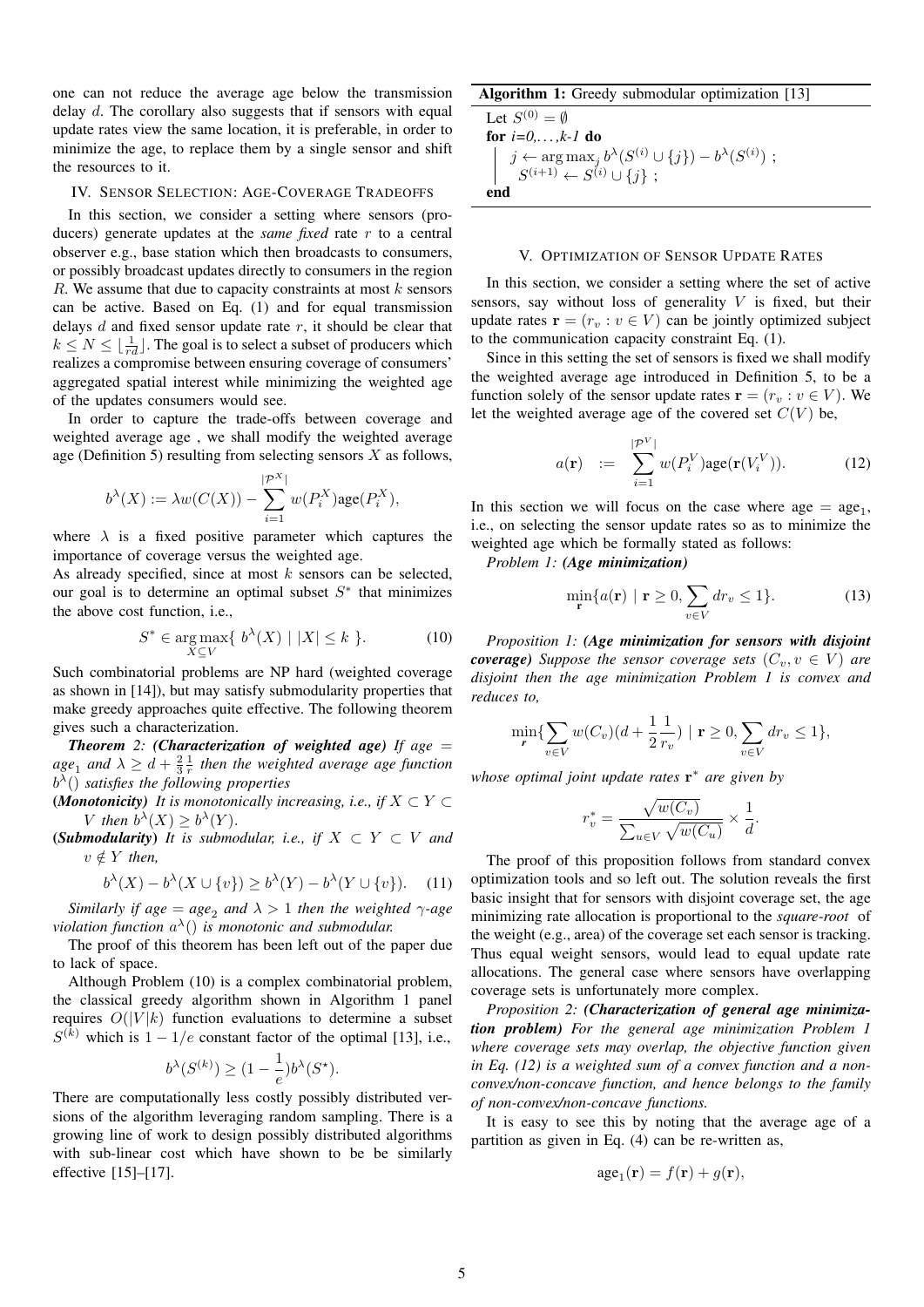where  $f(\mathbf{r}) = d + \frac{1}{2r_1}$  and where

$$
g(\mathbf{r}) = -\int_{d}^{d+\frac{1}{r_1}} z_1(x) \left[1 - \prod_{i=2}^{n} z_i(x)\right] dx.
$$

It is clear that  $f(\mathbf{r})$  is convex in  $r_1$ , while  $g(\mathbf{r})$  is nonconvex/non-concave in r which can be proved by finding the Hessian of the function  $g()$  with respect to  $\mathbf{r}, H \in \mathbb{R}^{n \times n}$ , and either showing that  $H$  has a mix of positive and negative eigenvalues, or that  $y^T H y$ , for all  $y \in \mathbb{R}^{n \times 1}$  can either be positive or negative. Hence,  $q()$  has a saddle point. Given that  $age_1(r)$  is part of the objective function in Eq. (12), then the latter belongs as well to the same family of functions. It should be clear by now that in the case of a single sensor  $v$  observing a partition and updating at a rate  $r_v$ , the age of this partition is convex in  $r_v$  and given by  $d + \frac{1}{r_v}$ . But whenever more than one sensor are observing the same partition, the nature of the function capturing the age of this partition cannot be determined a-priori, and hence it belongs to the family of non-convex/nonconcave functions. There exists a family of algorithms that solves for this type of functions, from which we pick the Frank-Wolfe algorithm which provides a  $(1 - 1/e)$  approximation guarantee under closed convex constraints [18].

| <b>Algorithm 2:</b> Frank-Wolfe Algorithm [19]                                                                                                                                                                                                                                      |  |
|-------------------------------------------------------------------------------------------------------------------------------------------------------------------------------------------------------------------------------------------------------------------------------------|--|
| Let $\mathbf{r} \in \mathcal{D}$                                                                                                                                                                                                                                                    |  |
| for $t=0,\ldots,T$ do                                                                                                                                                                                                                                                               |  |
|                                                                                                                                                                                                                                                                                     |  |
| $\begin{array}{ll} & \mathbf{s} \leftarrow \arg \max_{\mathbf{s} \in \mathcal{D}} \langle \ \mathbf{s}, \nabla \left( \mathbf{a}(\mathbf{r}^{(t)}) \right) \rangle; \gamma := \frac{2}{t+2}; \\ & \mathbf{r}^{(t+1)} = (1-\gamma)\mathbf{r}^{(t)} + \gamma \mathbf{s}; \end{array}$ |  |
| end                                                                                                                                                                                                                                                                                 |  |

A fundamental goal in non-convex/non-concave optimization is to reach a stationary point [18]. We summarize the FW algorithm as follows. At each iteration t, the algorithm computes the maximal step it can take in the direction of the gradient of the function while satisfying the constraint  $s \in \mathcal{D}$ , and then moves in the direction of this maximizer. This process, as explained in [18], intuitively makes sense since we try to find the direction in which we can maximize the improvement in the function value while remaining feasible. Additionally, one key advantage of this algorithm is that it doesn't need to project back into the constraint set, given that it never leaves it.

## VI. NUMERICAL RESULTS

We developed a simulation framework to explore the optimization of coverage vs. weighted age trade-offs in collaborative sensing applications which we present in this section.

## *A. Model*

We shall present results for a two-way highway which we model as a rectangular region  $R$  of length 1000 m and width 24 m (roughly corresponding to 6 lanes). Vehicles are modeled as  $4.8 \text{ m} \times 1.8 \text{ m}$  rectangles with omnidirectional sensors placed in the center (rooftop). The unobstructed coverage set for each sensor is a disc of radius  $r = 50$  m with area  $\pi r^2$ . The coverage area of a sensor does not include the regions off the road, and the only obstruction present are other vehicles blocking its fieldof-view. We assume that vehicles are randomly placed in a lane on the road, with spacing at least 10 m between any two sensors on the same lane. Assuming the speed of a typical vehicle is  $s = 60$  km/hour, and the reaction time is  $t_{\text{interest}} = 5$  sec, each sensor v is at the center of its own rectangular *region of interest*,  $R_v$  with length  $2 \cdot s \cdot t$  interest  $\approx 167$  m and width covering the highway's six lanes. We assume vehicles (consumers) are interested in tracking sensed information in all their region of interest.

## *B. Communication model*

We assume that vehicles are equipped with LIDAR sensors which sample around 1.3 million points per second with a corresponding data rate of 4 Mbytes/sec and update rate ranging between 5 and 30 Hz. Additionally, millimeter-wave (mmWave) technology is used to transmit the producers' updates. We assume that one producer accesses the medium at a time, and broadcasts its update to all the consumers in the system (i.e., all available sensors, including itself). For simplicity we assume an operational bandwidth achieving a data rate of 1.5 Gbps. We combine both the channel access time ( $\sim$  1 msec) and updates' transmission time into a single deterministic value,  $d$ , which we compute according to the previous given values, and find  $d = 4.2$  msec. We further assume no transmission failures and ignore mmWave blockage.

## *C. Coverage and spatial average age of the region of interest of a typical sensor*

We define the *coverage* of the region of interest  $R_v$  of a typical sensor  $v$  as the overall percentage of area covered within  $R_v$ , which combines the regions that v observes within  $R_v$  as well as the updates it receives from active producers observing locations in  $R_v$ , that v cannot see. The weighted average age of a particular region in  $R_v$  is the product of the weight that sensor  $v$  assigns to this region multiplied by the associated age which depends on the number of producers generating updates about this location. The spatial average age of the coverage of a typical consumer  $v$  is the normalized weighted average age of updates about regions in  $R_v$  received by v via collaboration with other sensors.

We evaluate the performance of three different schemes in terms of both the coverage and the spatial average age of updates of a typical sensor. We assume that the system has  $N$ available sensors. The first scheme, denoted *baseline*, selects all  $N$  sensors in the region but must satisfy the lower update rate per sensor due to the capacity constraint. One would expect that this technique achieves the best coverage while performing poorly in terms of the spatial average age, given that a lower update rate is assigned per producer. The second and third schemes employ sensor selection, where  $k < N$  producers are selected, allowing for a higher per sensor update rates and hence fresher and more frequent updates at the consumer side. Specifically in the second scheme, denoted *aggregated spatial interest*, the weight function is the sum of the consumers' spatial interest which in turn is assumed to be uniform over locations (in the region of interest of a typical consumer) that are either obstructed or not covered. This model is intuitive in that if many consumers share the same obstructed region, then the weight placed there is increased, and thus producers will be favored to cover this region in order to keep its age low. Finally, the third scheme, denoted *uniform aggregated spatial*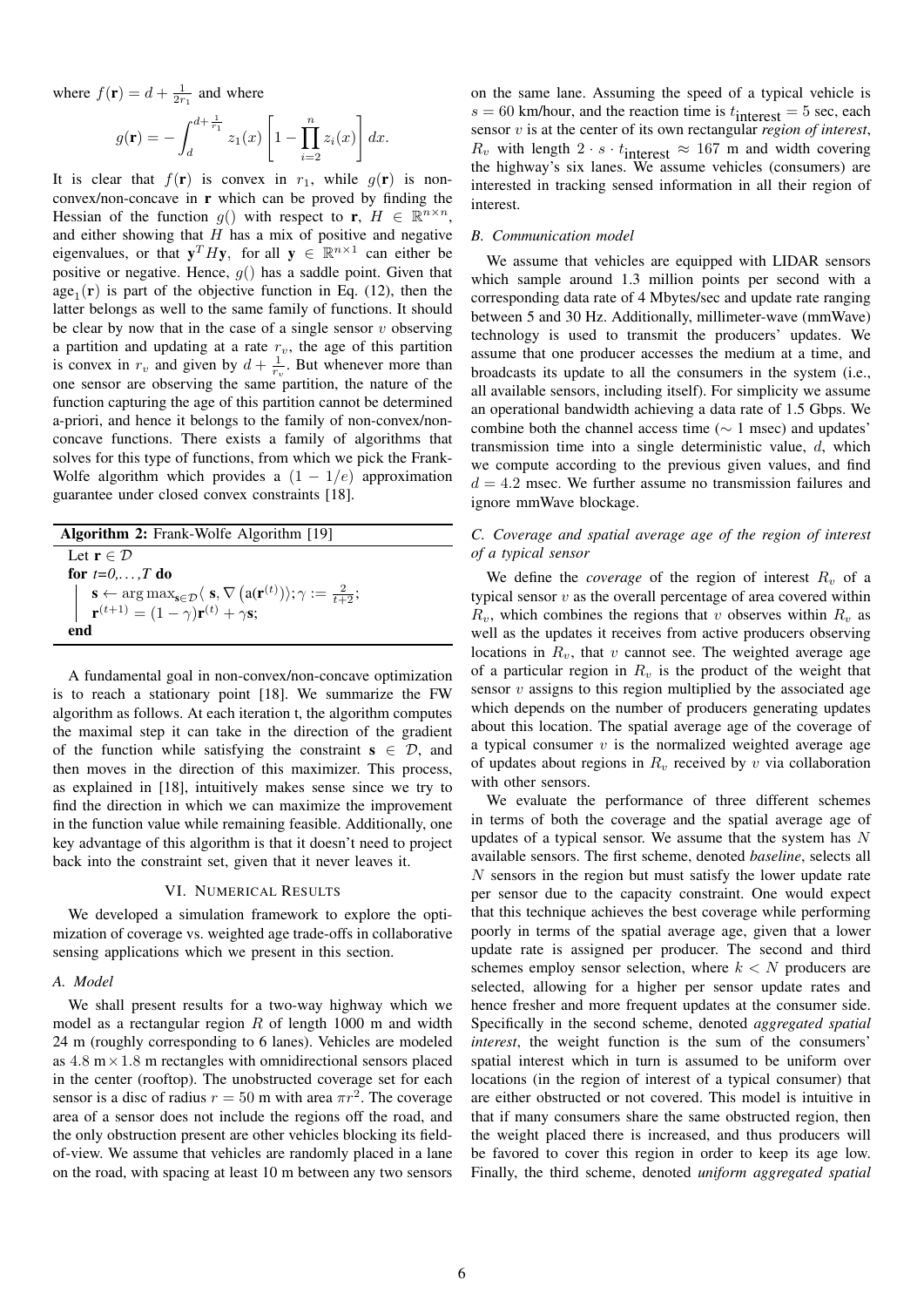

Fig. 5: Coverage and spatial average age of the region of interest of a typical sensor as k increases, with  $N = 15$  sensors.



Fig. 6: Coverage and spatial average age of the region of interest of a typical sensor as N increases, with  $k = 8$  sensors.

*interest*, is not consumer oriented, but instead uses an aggregate interest measure which is uniform over the overall region in consideration, R. In our case, this technique will attempt to cover as much of the highway as possible, i.e., spread the selected sensors as much as possible on the map, while trying to keep the unweighted spatial average age as low as possible, which can only be achieved by enhancing producers' coverage overlap. This tension between spreading producers over the map and overlapping their coverage sets is what makes this technique interesting.

Below we verify the robustness of our *aggregated spatial interest* model in achieving a good coverage-age trade-off for a typical consumer. In Fig.5, we fix the number of available sensors in R to  $N = 15$  and increase the number of selected producers, k, for both sensor selection schemes, from 1 to N.

The left subfigure of Fig. 5 clearly shows that without collaboration (no information sharing), the coverage of a typical sensor is the lowest ( $\sim 30\%$ ), since sensors do not share information, while the baseline achieves the highest coverage per typical sensor since all N producers are sharing their respective updates with each other. Interestingly, both sensor selection schemes achieve similar coverages as  $k$  increases, which shows that the *aggregated spatial interest* scheme performs well in terms of coverage of a typical sensor's region of interest.

The right subfigure of Fig.5 evaluates the spatial average age of updates about the region of interest of a typical sensor. We additionally consider the joint optimization of the update rate allocations across the  $k$  sensors selected using the *aggregated spatial interest* technique, in order to further minimize the spatial average age. We refer to this technique as *age minimization*, shown in the solid orange curve. The age of the region solely seen by a sensor v, within  $R_v$ , has age 0, since  $v$  is updated about what it sees (without collaboration) at all times. Otherwise, the spatial average age of the covered regions within  $R_v$  is a function of the number of producers (different from v) that see these regions. The *baseline* achieves a constant age given that the number of selected sensors is always  $N = 15$ . While the ages achieved by the other schemes increase, since the number of producers increases, which results in lower update rates allocated per producer, until  $k = N = 15$  is reached, where all ages (except for the one achieved by *age minimization*) overlap. Three interesting observations are that (1) for a small number of selected sensors  $(k \leq 5)$ , the non-consumer oriented scheme achieves a better age than the consumer oriented approach, since the spreading of the weights assigned by the consumers is roughly uniform over the map, given the nature of the model in consideration, which gives a slight advantage to the former scheme when the number of producers is low, (2) the consumer oriented sensor selection technique results in an overall better age than the non-consumer oriented scheme (for  $k \geq 5$ ), and (3) for  $k = 15$ , the *age minimization* technique results in a better age of updates per typical consumer than the *baseline*, with an approximate improvement of 5 msec.

In Fig. 6, we increase the number of available consumers from 8 to 18, and fix the number of selected producers k to 8 for both the *aggregated spatial interest* and *uniform aggregated spatial interest* schemes. In the left subfigure of Fig. 6, both sensor selection schemes have an overall similar coverage per typical sensor demonstrating that the scheme based on aggregating consumers' spatial interests performs well in terms of coverage. As N increases from 8 to 14, the coverages achieved by these two schemes increase from 70% to 80% due to better collaboration between the selected producers, but then slightly decreases ( $N \geq 14$ ) due to more obstructions caused by the